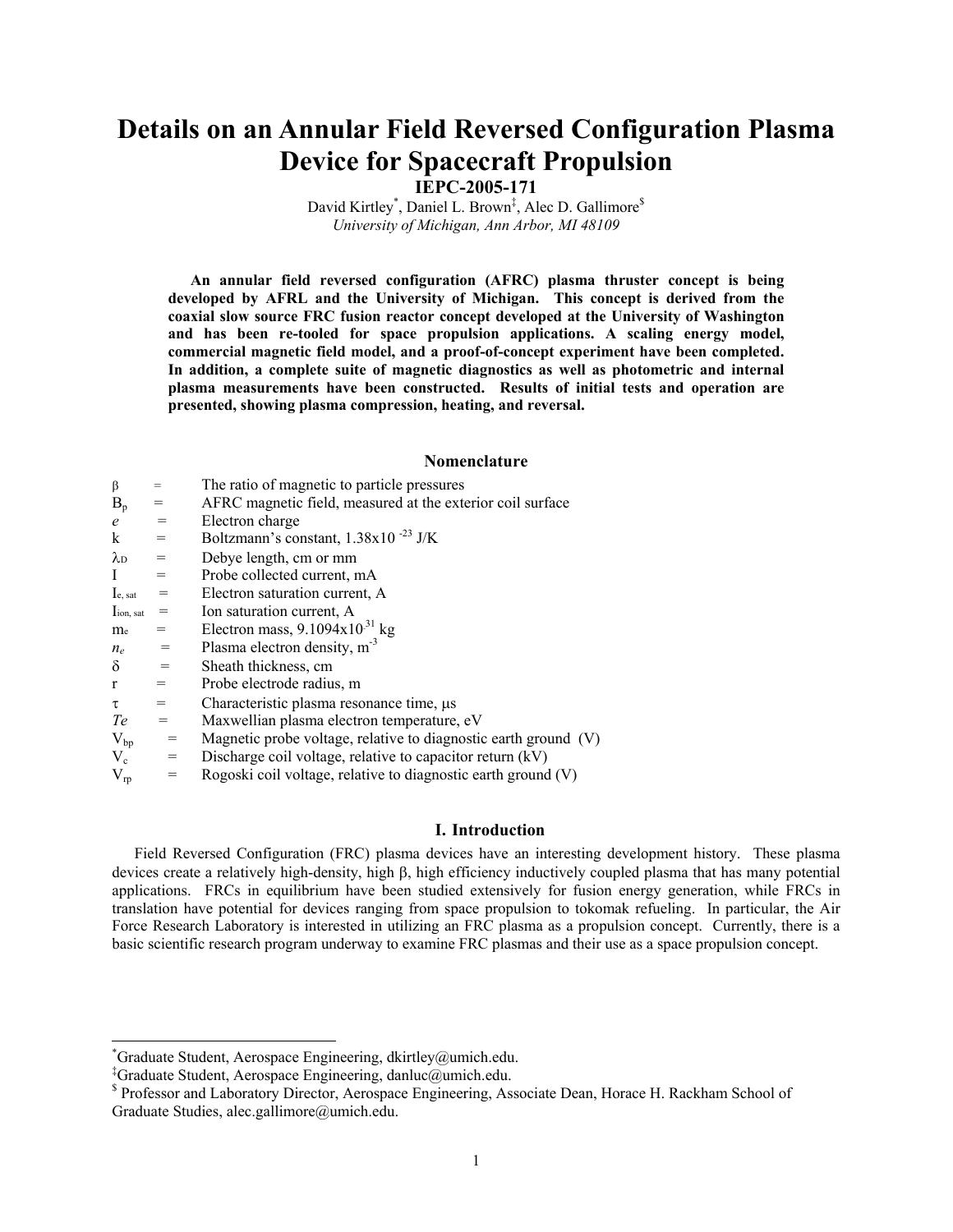## **II. FRC Technology Physics**

#### **A. FRC Physics Overview**

In terms of modern FRC physics there are several subjects of interest. First, some general scaling laws of modern (1980+) FRC experiments and a general operational timeline are as follows:

- Diameters 15-90 cm
- $B_n$  1-13 kGauss
- $β$  0.5-1
- $n (cm^{-3})$   $10^{14} 10^{17}$
- $τ$  50-500 μs

Translating FRC Formation

- 1. Fill coil with gas
- 2. Fill coil with low level flux
- 3. Pre-Ionize to trap and freeze plasma to field lines
- 4. Force field reversal to tear and internally reconnect field lines
- 5. Fully formed self-consistent FRC at this point
- 6. Continue pulse to radially compress, or destabilize to translate axially





 At the exit of the FRC reactor is a compressed, relatively non-diffuse neutral toroidal plasma with a selfconsistent magnetic field and large poloidal currents (relative to the toroidal plasma currents). It has been noted that forming efficient FRCs is a very empirical process of electrical circuit characteristic development; however, once a valid discharge scheme (and pre-ionization method) has been developed these reactors are very robust and repeatable<sup>1,2</sup>.

## **B. Coaxial FRC Physics**

Traditional FRCs have demonstrated high-velocity translation and high-efficiency compression. However, they also have some inherent disadvantages, namely high voltages (20-200 kV) and fast discharge times leading to complicated propellant feed and switching. A possible solution to these issues is the Coaxial Slow Source FRC concept (CSS) developed at the University of Washington by Vlases, Brooks, and Pierce for deuterium fusion  $3,4$ .

This concept is based off of several annular, slow formation, so-called  $AFRC$  concepts developed previously<sup>5</sup>. . The CSS concept has demonstrated FRC formation and translation (in excess of 10,000 sec Isp with deuterium) at coil voltages of less than 100 volts and discharge times > 250 µs. The CSS has approximately 100-2000V discharge voltages, 20- 60 mTorr propellant pressures, and 100-500 µs discharge times. They successfully demonstrated results similar to traditional FRC concepts  $(LSX<sup>6</sup>$  etc.), however the temperatures were insufficient for fusion, and there was some evidence of the rotational n=2 instabilities that do not appear to be present in traditional FRCs. There was also evidence of excessive radiation losses due to the long discharge time and oxygen impurities. However, as our primary interest is FRC formation and immediate translation, these instabilities are of substantially less importance.



**Figure 2. 3D rendition of XOCOT**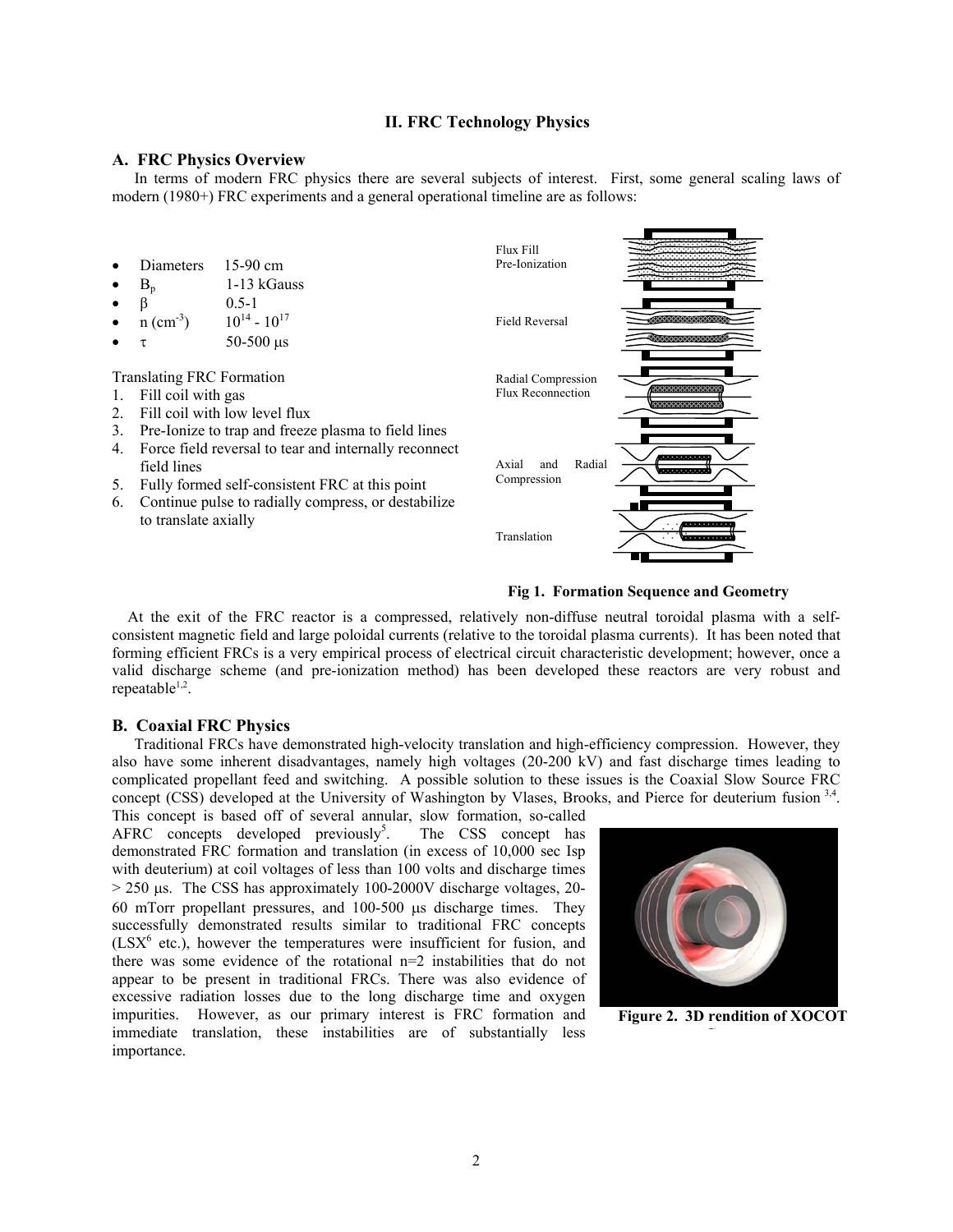# **C. AFRL/UM XOCOT Concept**

The AFRL/University of Michigan XOCOT concept geometry is based upon the general geometry of the CSS device, but is scaled to incorporate lower discharge voltages. Upgrades in capacitor technologies, switching, and general device scaling have been done with the goal of re-tooling this concept into one more suitable to space propulsion applications. Initial testing parameters are planned for 10-30 kA coil currents, 0.1-1 ms discharge times, over-all diameter of <40 cm, and >30cm length. In addition, with argon propellant and a theta-ringing RF preionization discharge the XOCOT is projected to have a discharge voltage less than 1000V.

# **III. AFRL FRC Technology Status Overview**

# **A Hardware Status**

After two summers of extensive hardware development the AFRL/UM XOCOT FRC facility and experimental hardware have been completed. Figures 3-5 detail facility components that consist of the following:

- Two 1.5 m long concentric quartz tubes form the ionization region as well as the annular vacuum chamber
- 20cm (8") diffusion pump and associated vacuum hardware
- Two in-house manufactured aluminum coils (4 cm thick) are external to the chamber and form the theta coil assembly
- 18 kJ capacitor bank
- Two 30 kA+ ignitrons form the switching/transfer network
- Extensive physical, EMI, and UV shielding
- Associated high-energy safety mechanisms, including dump and bleed resistor banks

Currently installed, calibrated, and tested diagnostics include a single-pixel high speed photometer, high speed Mega Pixel (MP) single frame camera, an excluded flux array (36+ B-dot probes and several flux loops), a Rogowski coil, internal single and triple-Langmuir probes, and current and voltage monitors. Future hardware development will be targeted towards diagnostics that include high speed photography, holographic interferometry, spectroscopy, and bolometry.



**Figure 3. Photo of the inner and outer discharge coils mounted with the annular quartz vacuum chamber. Also shown is a 40 cm Rogowski-coil and high-frequency** 



**electro-magnetic shielding Figure 4. Photograph of the coils mounted in the E/M shielding cage, power supplies, and general facility setup. Note the vertical configuration of the coil/chamber assembly.**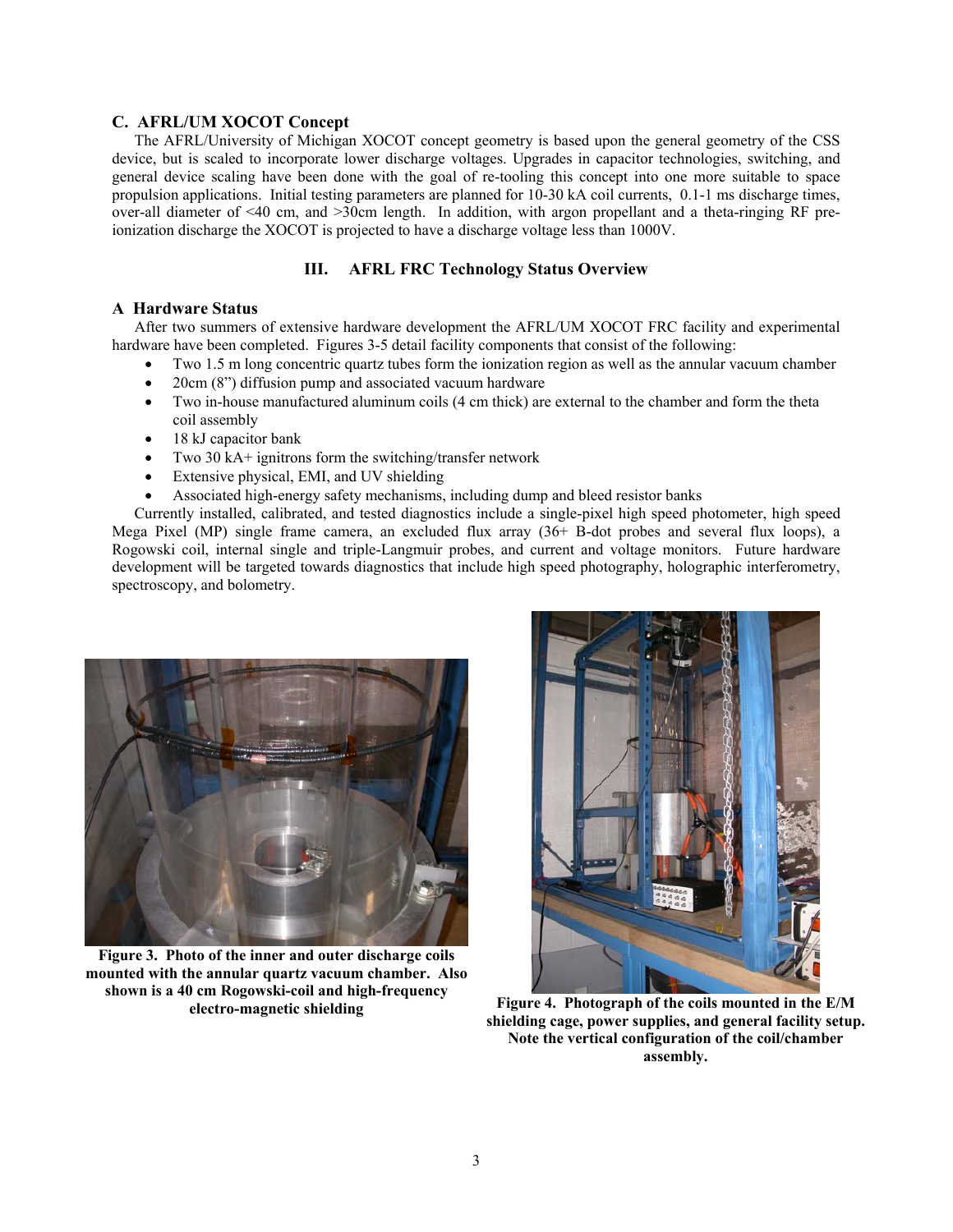

**Figure 5. Ignitron Switching Network. This photo details the constructed type-A ignitron switch, diffusion pump, and low/high voltage switching networks. Also of note is the optical ignitron controllers from Richardson Electronics.** 



**Figure 6. Close-up photograph of the triple probe used internally with the XOCOT coils. Probe leads are 7mm long by 0.25 mm dia, clad in a boron-nitride ceramic sheath and sealed with a vacuum-rated epoxy.** 

The main capacitor bank has been fully configured/constructed and tested with electrical, safety, and discharge cleanliness verified; in addition, the three main safety mechanisms, large bleed and balancing resistors, small resistance dump resistors, and capacitor grounding circuits, have been fully tested and are operational.

The primary switching, power transfer network consists of two ignitrons (mercury spark gap switches) with high-speed, high-accuracy triggering circuits. This system is fully operational with timing accuracy and turn-on times within 1  $\mu$ s and shot-to-shot repeatability demonstrated at  $\sim$ 10% (ESR, inductance).

 The ignitron switching network was constructed using two 30 kA type A ignitrons and fiber-optic switches. This network can trigger the two coils independently or more interestingly, the two coils and a secondary capacitor bank for pre-ionization. The capacitor bank upgrades, safety, and electronics systems were constructed.

The primary hardware development during this construction period was geared towards diagnostics. A DICAM 2 single-color, mega-pixel single frame camera with a 10 ns resolution, and a single pixel MHz visible light photodetector were installed in several locations to optically characterize the plasma formation and heating.

Several triple probes (also used as a single Langmuir probe) were constructed from tungsten wire and alumina tubing and installed 3cm inside of the coils, centered between the two .



**Figure 7. Photograph of the 16 kJ G capacitor bank. Not included in this photograph is the later-added RF shielding, and full kinetic shielding infrastructure.**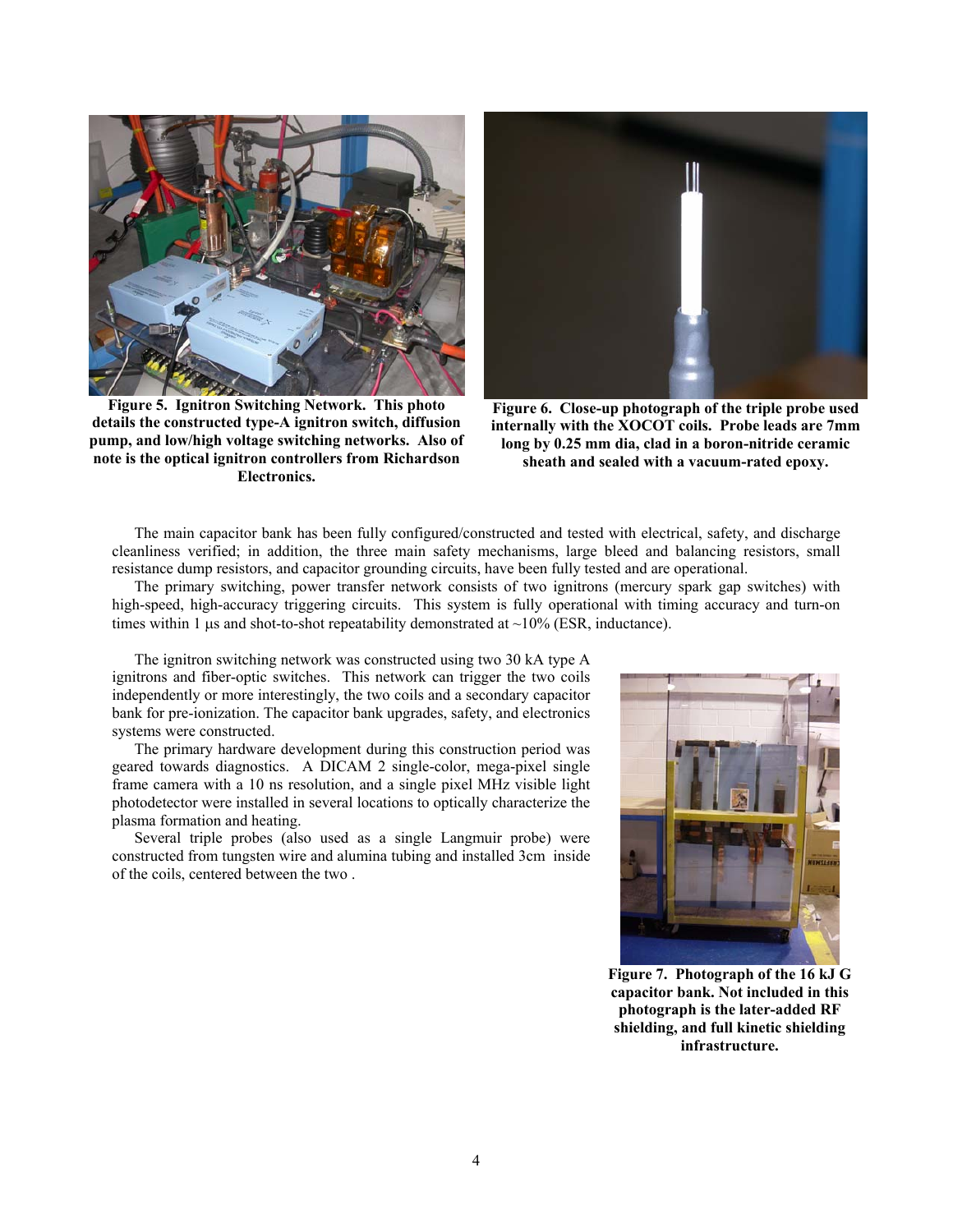Concomitant to hardware/facility, an extensive program of magnetic field probe (also called b-dot probes) development was underway. Several arrays of high-speed (3 mm) 3-axis probes were completed for the installed configuration between the quartz tube and discharge coil as well as between the two coils in order to map the transient magnetic field profiles of the XOCOT coils.

A Rogowski coil measures the current passing through its inner loop by sampling a circular cross-section of the magnetic flux at its periphery. Using the following equations we have designed a 1000 turn Rogowski coil with an inner diameter of 40 cm, a characteristic time response of 25 MHz, and a sensitivity of 1.5e-3 mV-s/A.

$$
V_{rp} = \mu_0 n A \frac{dI_{rp}}{dt} \tag{1}
$$

The goal of this Rogowski coil is to measure current of the bulk plasma translation. These, along with external magnetic field measurements should allow for a non-intrusive determination of translational velocity and kinetic energy of the AFRC plasma.

One of the primary diagnostic techniques for a field reversed plasma is an 'excluded flux array', an array of external magnetic probes and flux loops that can collectively measure both the shape and time evolution of the separatrix boundary of the reversed plasma<sup>7</sup>. For that purpose, as well as to map the internal magnetic field configuration of the plasma, 12 high-accuracy 2-axis B-dot probes have been constructed and calibrated for use along the exterior coils.

$$
V_{bp} = nA \frac{dB_p}{dt} \tag{2}
$$

In addition, 12 3-axis probes for internal magnetic field measurements have been constructed and tested using a custom-built Helmholtz coil operated between 4 and 20 kHz. Using this coil connected to a Kepco amplifier and a high–accuracy function generator a complete mapping of the linearity (and more importantly, the multiplicative constants of the probe) could be ascertained. The instrument constant for these 3 mm, 3 axis was approximately 1 mV-s/T.



**Figure 8. Detailed probe diagram showing the locations and configuration of probes used for the initial XOCOT Testing.**



**Figure 9. A typical coaxial discharge showing the clear oscillatory and mis-matched current profiles.** 



**Figures 10 and 11. A 3 mm magnetic probe and the calibration circuit used to test and validate them**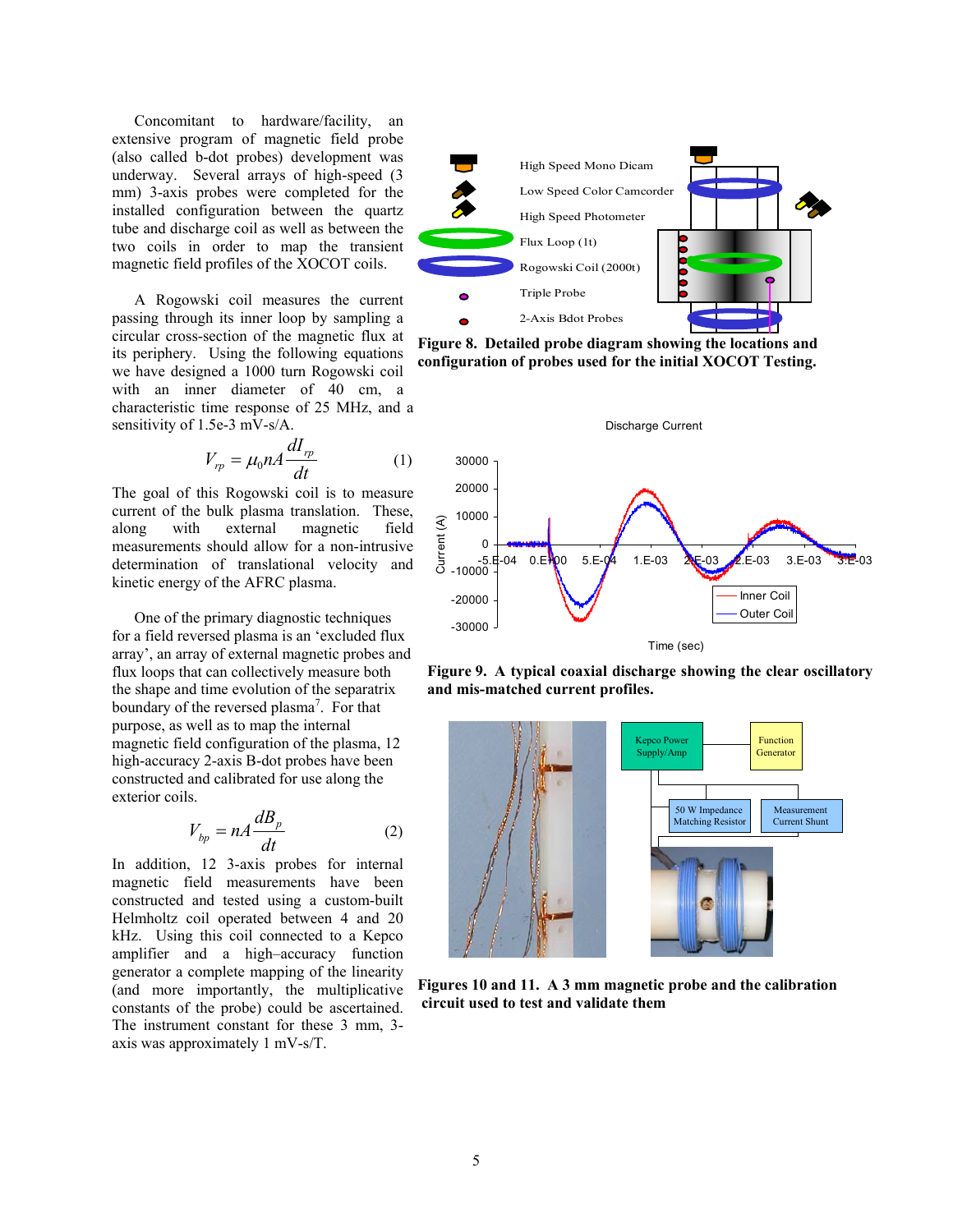### **B. Analytical/Computer Models**

Currently two rudimentary computer models have been developed to support this research program. The first model, developed in order to facilitate the development of the initial concept, is a zero-dimensional energy balance model that assumes a compressed, equilibrium state (empirically based) to predict the temperature/density/energy deposition scaling as a function of XOCOT radial size. This model also takes into account the energy loss mechanisms (non-formation losses) and variations in circuit parameters, and this model shows quite clearly that at the energy levels considered, ohmic losses are a main loss mechanisms at these power levels. The model also shows that radiation losses do not become a major loss contributor until the XOCOT is operated several orders of magnitude higher discharge energy. The model also predicted (as discussed in CSS literature<sup>4</sup>) that small increases in coil size leads to <100V discharges. Secondly, by modeling the XOCOT with the COTS finite element (FEA) Magnet 3D Transient solver, the B-fields in the coils were quantified in order to validate the excluded flux array and the actual transient current density profiles for a given connection scheme. These models have clearly demonstrated that fast, large current pulses (of this type) in a large cross-sectional area are distinctly non-uniform. Future Magneto-hydrodynamic (MHD) models will enable detailed study of the internal, real-time processes occurring in the XOCOT Concept.

# **IV. XOCOT Initial Tests**

All data presented for the AIAA International Electric Propulsion conference were collected prior to December 2004 with more advanced data to be presented at a later date. Figures 9-14 detail typical operating characteristics and discharge current profiles. This section provides a summary and preliminary data from the XOCOT.

#### **A. XOCOT Initial Discharges**

Extensive work has gone into an actual discharge, however, this phase of the FRC formation appears to be the most complicated of the required stages. Our review of literature confirmed our suspicion that for such a large, low-speed, low-voltage FRC, such as XOCOT, the preionization discharge is the most critical phase of the discharge. As such, three discharge methods have been investigated: a DC glow discharge, a steady RF, and a high-voltage ringdown discharge.

#### **B. Pre-ionization discharge**

The traditional theta-ringing technique of pre-ionization entails

discharging a high-speed (the XOCOT current design is 2 MHz) ringing discharge at a higher voltage than the main bank (4-10 kV) but with significantly less energy than the main discharge (10's of Joules). Extensive work was done to get the pre-ionization plasma and the ignitrons to discharge fast enough with full current reversal. With only a pulsed pre-ionized discharge there was some evidence of ionization, but it was not efficient, hot, or dense enough for a proper FRC discharge. In addition, with this pre-ionization technique plasma data are lost in discharge electromagnetic noise which sponsored an extensive grounding study, isolation, E/M noise, and investigation into pulsed discharge diagnostics. In addition, noise cancellation and post processing methods were designed (filtering and reference vacuum discharge comparison).



**Figure 12. Long exposure discharge photograph** 

RF Pre-Ionization Plasma Density



**Figure 13. A typical RF pre-ionization discharge plasma**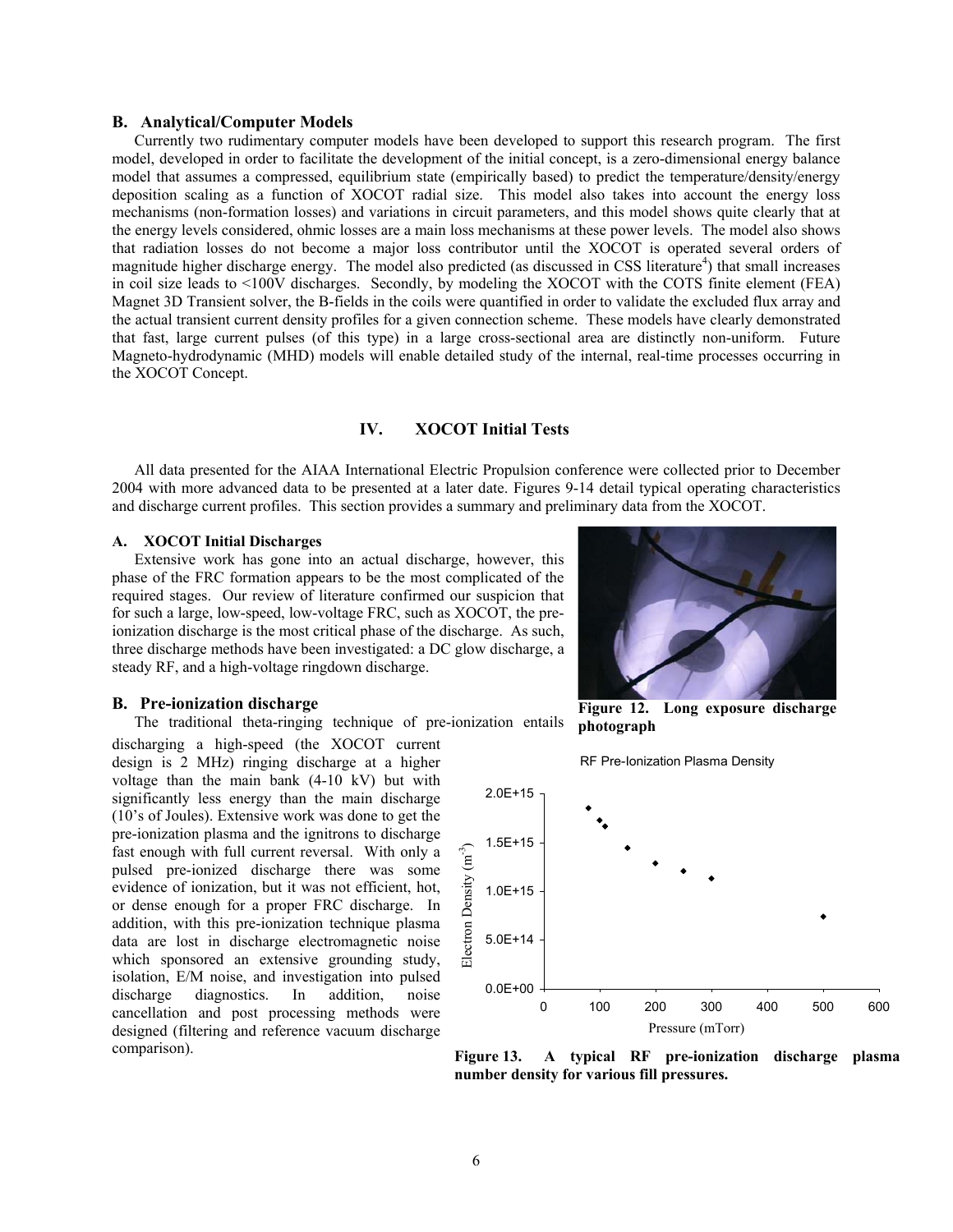

 **Figure 14. Secondary translation coil current density**



**Figure 15. Typical electron temperature profile** 

#### **C. Steady state RF discharge**

As the previous ionization methods failed to produce efficient FRC currents in the plasma a new pre-ionization scheme was devised. Using a steady state 13.56 MHz RF supply, an efficient, stable plasma could be formed.

After the steady state RF plasma is formed, the main bank discharges the coils into it. While this method may provide poorer flux trapping, because of the geometry of the coils (and simply using two coils) there should still be field line tearing and FRC formation. As an early ionization technique, the steady-state RF approach has demonstrated easy, low voltage FRC formation, compression, and heating.

Using this method steady RF pre-ionization was created, enabling the deposition of hundreds of watts of power into the main coils. However, this method still has a low level  $($  <1%) of ionization, while a traditional goal for the pre-ionization stage is 50%. At this stage in XOCOT development establishing a more efficient pre-ionization method is the primary research initiative. One approach that seems promising is to use the high-energy theta ringing in conjunction with a steady-state RF pre-ionization. When the main bank is discharged into this RF plasma, the applied diagnostic yields interesting results. Figures 13-15 summarize the preliminary findings.

In addition to the transient triple probe data, a relatively intensive study of the stead-state RF discharge was completed with an RF compensated single Langmuir probe<sup>8</sup> built at AFRL. We filtered the Langmuir probe for greater than 1 MHz and found repeatably that for the same discharge pressures as the triple probe data we acquired the same plasma density and a similar

(within 20%) electron temperature. This acted as a strong proof of the accuracy of the triple probe measurements, during the pre-ionization region, see Fig. 13 for details.

The high-speed photometer data show several orders of magnitude increase in optical emission. The triple probe current, which corresponds linearly to electron density, follows the same general time scales and trends as the photometer data. Triple probe voltage corresponds with electron temperature and was consistently ~20 eV (Figure 15). In addition, Figure 16 presents the comparison of optical data (through a simple Boltzmann energy relation) to the internal physical probe measurements of plasma density. This comparison shows remarkable similarities in terms of general structure, and the formation and heating of the plasma during a typical discharge.

In addition, preliminary data using a secondary 'kicker' or translation coil (altering the magnetic profile of the mirror such to drive a translation instability) shows marked change in operation suggesting a significant decrease in plasma contained within the mirror geometry. Further work must be done to analyze plasma toroid exit velocities and profiles.

See Figures 17-18 for actual discharge photographs.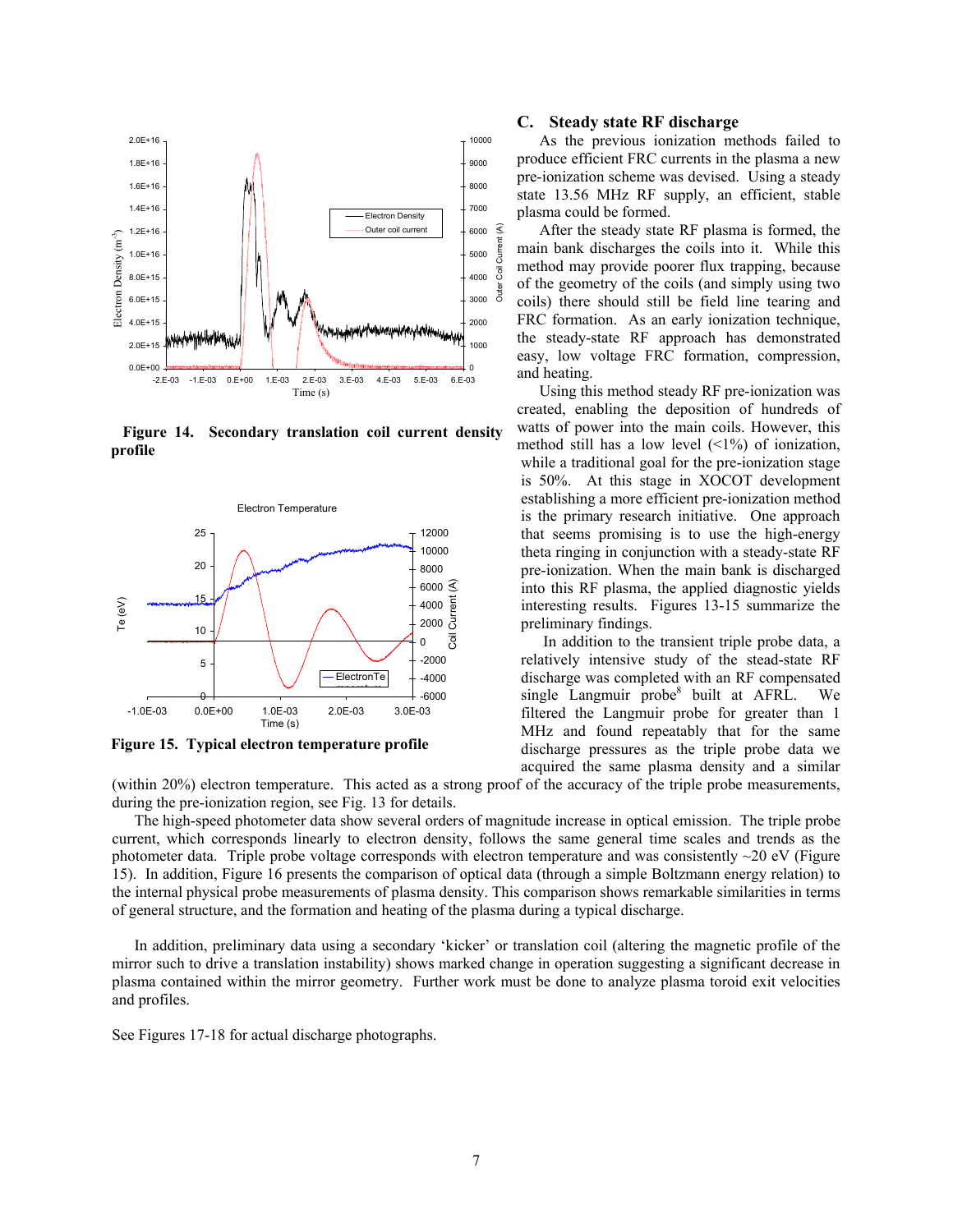Correlating Optical to Physics Measurements



These preliminary data show defined plasma compression and heating during the main discharge, as well as over-all favorable local and general plasma structures. As a validation of the construction phase for this project, the data show that repeatable, EMI clean compact toroids can be produced. There are however, several questions as to the fidelity of these measurements (although the order of magnitude is correct). Further work will include improved particle collection models, resizing the probes, and perhaps better probe placement. In addition, increasing the energy (and thus plasma density) in the pre-ionization discharge will also diminish these errors.



**Figure 17. RF Breakdown XOCOT coils Argon** 



**Figure 18. Example of a high-speed (1** µ**s) resolution photograph during a discharge**